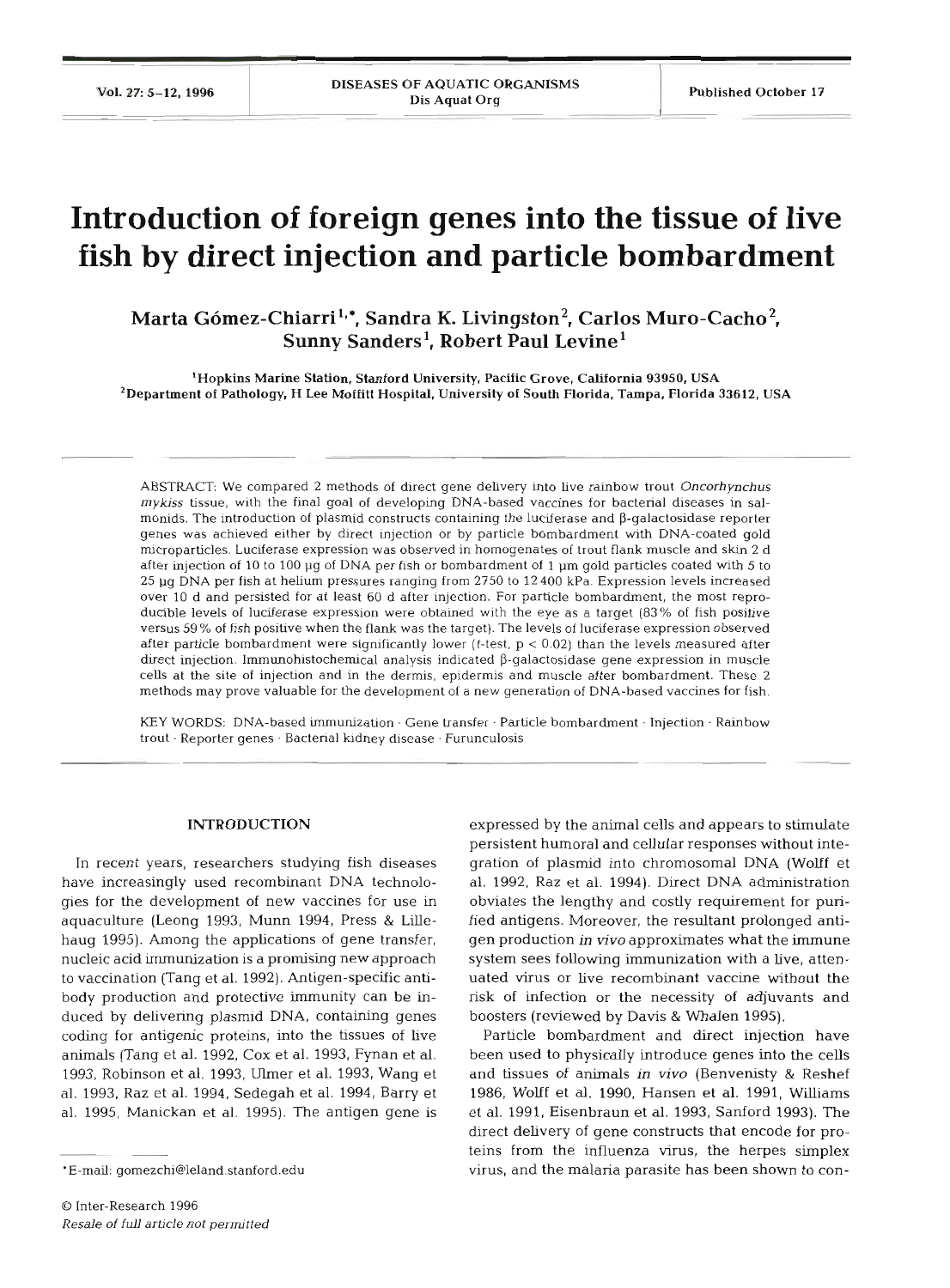fer protection against these diseases in several species (Cox et al. 1993, Fynan et al. 1993, Ulmer et al. 1993. Raz et al. 1994, Sedegah et al. 1994, Manickan et al. 1995).

Despite many attempts, development of an effective vaccine for some bacterial diseases that affect salmonids, such as bacterial kidney disease (BKD), has not been achieved (Newman 1993). In order to develop DNA-based vaccines for 2 bacterial diseases of very different characteristics, BKD and furunculosis, we tested injection and particle bombardment as methods to introduce genes into the tissue of live fish. We used eukaryotic expression vectors carrying either the luciferase or the  $\beta$ -galactosidase reporter genes to evaluate the effects of the route of delivery, the DNA concentration, and the target tissue on the efficiency of *in vivo* transfection in rainbow trout *Oncorhynchus*  <sup>m</sup>*ykiss.* 

## **MATERIALS AND METHODS**

Plasmid expression vectors. The expression vectors pCMVtkluc and pCMVtklacz contain the cytomegalovirus (CMV) enhancer and the herpes simplex virus thymidine kinase (tk) promoter coupled to the luciferase (luc) and  $\beta$ -galactosidase (lacz) reporter genes, respectively (Winkler et al. 1992). The plasmid pCMVtkluc was used to quantify the production of the reporter protein in tissue lysates while pCMVtklacz was used to determine by immunohistochemistry the type and location of the cells that expressed the protein. The negative control plasmid pluc contains the luciferase gene but lacks a promoter to drive the expression of the gene. Plasmid DNA was purified with QIAGEN tip 500 columns (QIAGEN, Chatsworth, CA, USA). All plasmids were kindly provided by Dr Manfred Schartl.

Fish. Young rainbow trout *Oncorhynchus mykiss.* <sup>7</sup> to 15 cm in length, were obtained from the California Fish and Game Nimbus Hatchery and kept in a recirculating freshwater system at 10°C.

Injection **of DNA** in **vivo.** Trout (3 to 6 in each group) were anesthetized with MS-222 (3-aminobenzoic acid ethyl ester, Sigma, St. Louis, MO, USA) and injected using a tuberculin syringe and a  $26\frac{1}{2}G$  needle with 100 p1 of plasmid DNA at a range of concentrations (10 to 100 pg of plasmids pCMVtkluc and/or pCMVtklacz per fish) dissolved in phosphate-buffered saline (PBS). A control group of 5 fish was injected with 100 p1 of PBS or 50 µg of the plasmid pluc in 100 µl of PBS. The depth of penetration of the needle into the target tissue was 2 to 5 mm. The sites of injection were the peritoneum, the gills or the flank muscle at the midpoint between the anterior margin of the dorsal fin and the lateral line.

In vivo particle bombardment. Particle bombardment was performed using a prototype of a hand-held device from Bio-Rad (Hercules, CA, USA). In this device, high pressure helium is rapidly released across a rupture membrane creating a shockwave that forces a macrocarrier disk with DNA-coated gold particles on the exterior surface into a screen. The screen stops the macrocarrier but allows the DNA-coated particles to continue at high speed into the tissues. The distance traveled by the microprojectiles is 1.5 cm and the diameter of the bombarded area is approximately 1 cm. DNA-coated particles were prepared by sequentially adding, while vortexing, varying amounts of gold particles from 50 to 100 µl (60 mg ml<sup>-1</sup> in water, provided by BioRad), varying amounts of each plasmid from 2.5 to 200 p1 (pCMVtkluc and pCMVtklacz, 1 mg ml<sup>-1</sup>), 100 µl of 2.5 M CaCl<sub>2</sub>, and 60 µl of 0.1 M spermidine (Sanford 1993). After a 10 min incubation with gentle agitation, particles were centrifuged for 2 S in **<sup>a</sup>** microfuge, washed once with 70% ethanol, once with 100% ethanol, and resupended in 56 p1 of 100% ethanol. Six p1 of the particle suspension were placed on the surface of each macrocarrier and allowed to dry. Trout **(3** to 6 in each group) were anesthetized with MS-222 and bombarded in the target tissue. The effect of helium pressure (2750 to 12 400 kPa), DNA concentration  $(0.3 \text{ to } 25 \text{ µg per fish})$ , particle concentration  $(375$  to  $750$  µg per fish), and particle size  $(1, 1.6$  and  $2.2 \mu m$ ) on the expression of the reporter gene were evaluated using as a target the area between the anterior margin of the dorsal fin and the lateral line Most of the experiments were performed at least twice. A group of 3 fish was bombarded with particles coated with the promotorless construct pluc as a negative control.

Tissue extraction and luciferase assay. Control and experimental trout were sacrificed at selected time points after the introduction of DNA into the tissue, and tissue samples from the site of injection or bombardment were taken for luciferase assays and histology. For the luciferase assay, muscle and skin tissue samples (approximately  $0.5 \text{ cm}^2$ ) were homogenized in 2 m1 of lysis buffer 10.1 M potassium phosphate pH 7.8, 1 % Triton X-100, 1 mM dithiotreitol, 2 mM (ethylenedinitri1o)tetraacetic acid] using a Politron (Tekmar Tissuemizer, Cincinnati, OH, USA). Luciferase activity was measured in tissue extracts using the modified Enhanced Luciferase Assay Kit (Analytical Luminescence Laboratory, San Diego, CA, USA) with 20 pM Coenzyme A, according to the manufacturer's instructions. Light emission was measured with a single photon count program in a standard liquid scintillation counter (Mark V, Tm Analytic, Bensenville, IL, USA). Following subtraction of background, results were expressed as mean  $(\pm S$ E) counts per minute (cpm) of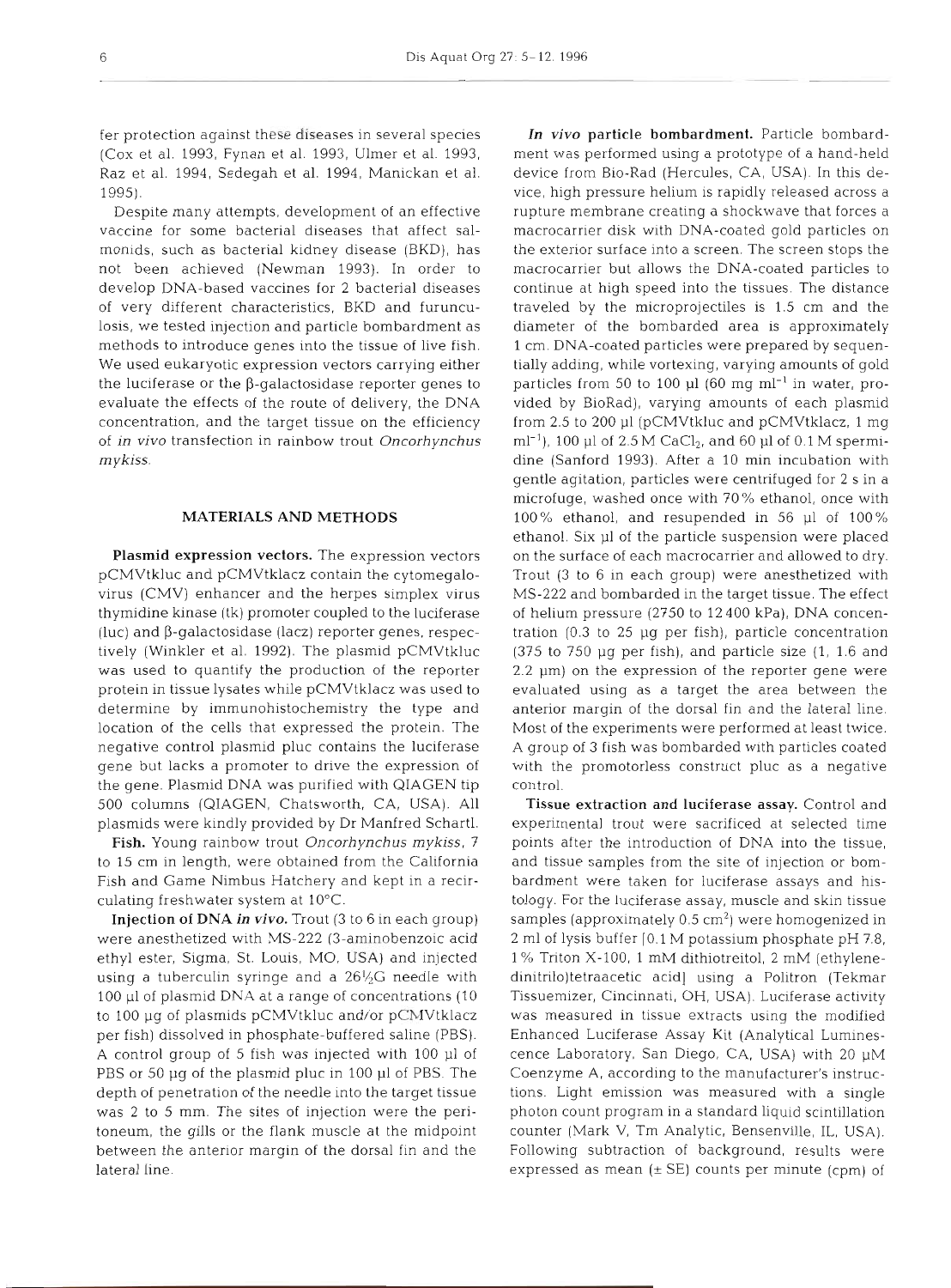luciferase per mg of protein. No luciferase activity was observed in control fish. Protein concentrations in  $\cdot$ tissue lysates were measured using a commercially available Coomassie assay kit (Bio-Rad). The Student's t-test was used to compare data from the different tria

Immunohistochemical detection of  $\beta$ -galactosidase. Transverse cross-sections of muscle and skin tiss from the site of injection or bombardment were fixed overnight in 1.25'%, glutaraldehyde in PBS and washed 3 times with PBS. Tissues were embedded in paraffin, cut to a thickness of 3 um, and mounted on silanized slides. Endogenous peroxidase activity was quenched by immersing slides in 3% hydrogen peroxide aqueous solution. Permeabilization was achieved with trypsin (Sigma) digestion (0.1% in  $0.4\%$  CaCl<sub>2</sub>) for 30 min at  $37^{\circ}$ C. For immunohistochemical detection of  $\beta$ -galactosidase a Vectastain Elite ABC kit (Vector Laboratories, Burlingame, CA, USA) was used as follows. A  $1:100$  dilution of normal horse serum was used blocking for 20 min at room temperature. After blotting excess serum, the primary monoclonal antibody, a  $mouse$  anti- $\beta$  galactosidase (Boehringer-Mannheim, Indianapolis, IN, USA), was applied at a dilution of 1:1000 for 1 h at room temperature. After washing with PBS, the secondary antibody, a biotinylated horse antimouse-IgG (gamma-chain specific), was applied for 30 min at room temperature at a dilution of 1:200. The ABC reagent was applied following manufacturer's instructions using 3,3'-diaminobenzidine (DAB, Sigma) as a chromogen. Development of color was observed under the microscope. Sections were counterstained with Meyer's Hematoxylin, dehydrated in xylene, cleaned, mounted in Accumount (Baxter, McGaw Park, IL, USA), and covered with coverslips. Photographs were taken on a Leitz, Dialux 22EB microscope.

#### **RESUL**

In order to evaluate the efficiency of injection as a method for the delivery of DNA into live fish, we performed injections of the plasmid pCMVtkluc into different tissues of the trout. The intramuscular injection of 10 to 100 pg of DNA per fish in the flank resulted in high levels of luciferase expression in muscle and skin lysates as soon as 2 d after injection (Fig. 1). The introduction of 50 pg of DNA per fish induced significantly higher levels of luciferase expression than the other doses (*t*-test,  $p < 0.05$ ). A general trend of increasing mean luciferase activity was observed in fish sacrificed at 10, 30 and 60 d after the injection of 25 pg of pCMVtkluc (Fig. 2). However, this increase was significant only when results from 2 and 60 d were compared (*t*-test,  $p = 0.02$ ). In all the experiments per-



Fig. 1 Effect of DNA dose on luciferase expression after<br>jection. Mean (±SE) luciferase expression in muscle tiss<br>lysates from trout sacrificed 2 d after injection of 10, 25,<br>and 100 µg of the plasmid pCMVtkluc.  $\star$  Sign



Fig. 2. Time course of luciferase expression after injection.<br>Mean ( $\pm$ SE) luciferase expression in muscle tissue lysates<br>from trout sampled at various time points after the injection of<br> $25 \mu$ g of the plasmid pCMVtkluc

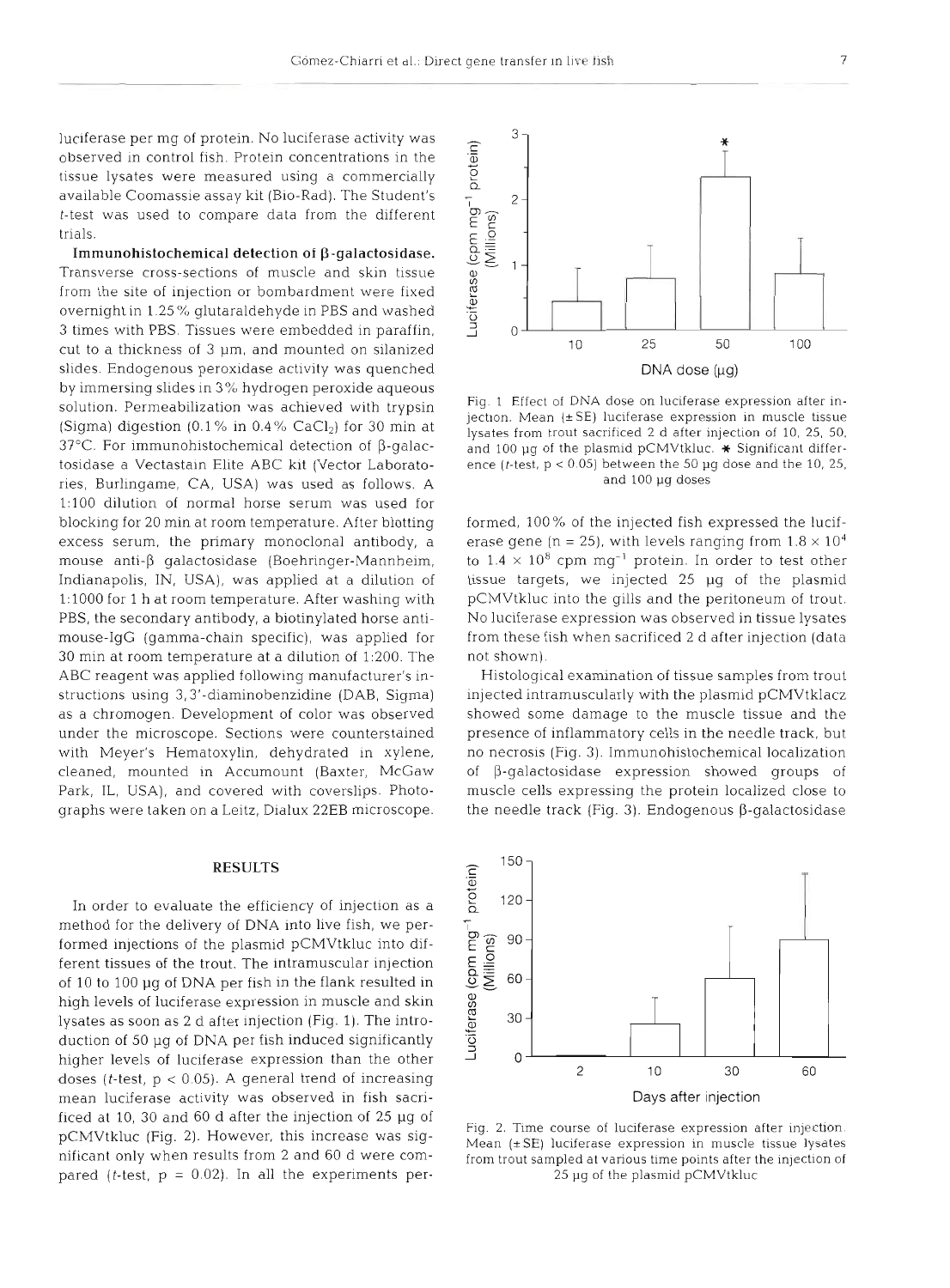

Fig. 3. lrnmunohistochemical localization of P-galactosidase expression after injection. Transverse cross-sections of muscle tissue were sampled from trout sacrificed 2 d after the injection of 25 µg of pCMVtklacz. Arrow indicates where the muscle tissue has been disrupted by the needle and infiltration of blood and inflammatory cells is observed. β-galactosidase expression in muscle cells is shown as a brown pigment. (x40)

Table 1. Effect on luciferase expression of the helium pressure used in particle bombardment. Trout were bombarded in the area between the dorsal fin and the lateral line at varying helium pressures with  $750 \mu$ g of 1  $\mu$ m gold particles coated with either 5 or 11  $\mu$ g (indicated by the asterisk) of pCMVtkluc

| Helium pressure<br>(kPa) | No. of positive fish/total<br>no. of fish | Range of luciferase<br>expression (cpm $mq^{-1}$ protein) |
|--------------------------|-------------------------------------------|-----------------------------------------------------------|
| 2750                     | 3/3                                       | $286 - 579$                                               |
| 4500                     | 2/3                                       | $95 - 490$                                                |
| 6200                     | 2/3                                       | $90 - 542$                                                |
| 7600                     | $2/2$ and $3/3$ <sup>.</sup>              | 776-2992 and 239-21582                                    |
| 7900                     | $4/5$ <sup>*</sup>                        | $128 - 2264$                                              |
| 12400                    | $0/3$ <sup>*</sup>                        |                                                           |
|                          |                                           |                                                           |

Table 2. Effect on luciferase expression of the DNA dose used in particle bombardment. Trout were bombarded in the area between the dorsal fin and the lateral line at a helium pressure of 7600 kPa with 750 pg of 1 **pm** gold particles coated with varying amounts of the plasmid pCMVtkluc

| DNA dose<br>$(\mu q \text{ fish}^{-1})$ | No. of positive fish/total<br>no. of fish | Range of luciferase<br>expression (cpm $mq^{-1}$ protein) |
|-----------------------------------------|-------------------------------------------|-----------------------------------------------------------|
| 0.3                                     | 0/3                                       |                                                           |
|                                         | 0/3                                       |                                                           |
|                                         | 2/2                                       | 776-2992                                                  |
| 11                                      | 3/5                                       | 239-21582                                                 |
| 25                                      | 4/10                                      | $208 - 496$                                               |

activity was observed in intestine and kidney of control fish, but never in the dermis, epidermis, or muscle (data not shown).

The conditions for the delivery of DNA by particle bombardment were evaluated using gold particles coated with the plasmid pCMVtkluc, and the flank muscle as target. The different trials showed that it is necessary to use at least 600 pg of gold particles per bombardment in order to acheve measurable levels of luciferase expression. The highest mean levels of luciferase expression  $(1.2 \times 10^4 \pm 0.9 \times 10^4 \text{ cm})$  $mg^{-1}$  protein,  $n = 3$ ) were measured in tissue homogenates of skin and muscle from fish bombarded with 750 pg of 1 pm gold particles coated with **<sup>11</sup>**pg of DNA at a helium pressure of 7600 kPa. Similar levels of luciferase expression were obtained with helium pressures in the 2750 to 12400 **kPa**  range (Table 1), DNA concentrations of 5 and 25  $\mu$ g fish<sup>-1</sup> (Table 2), and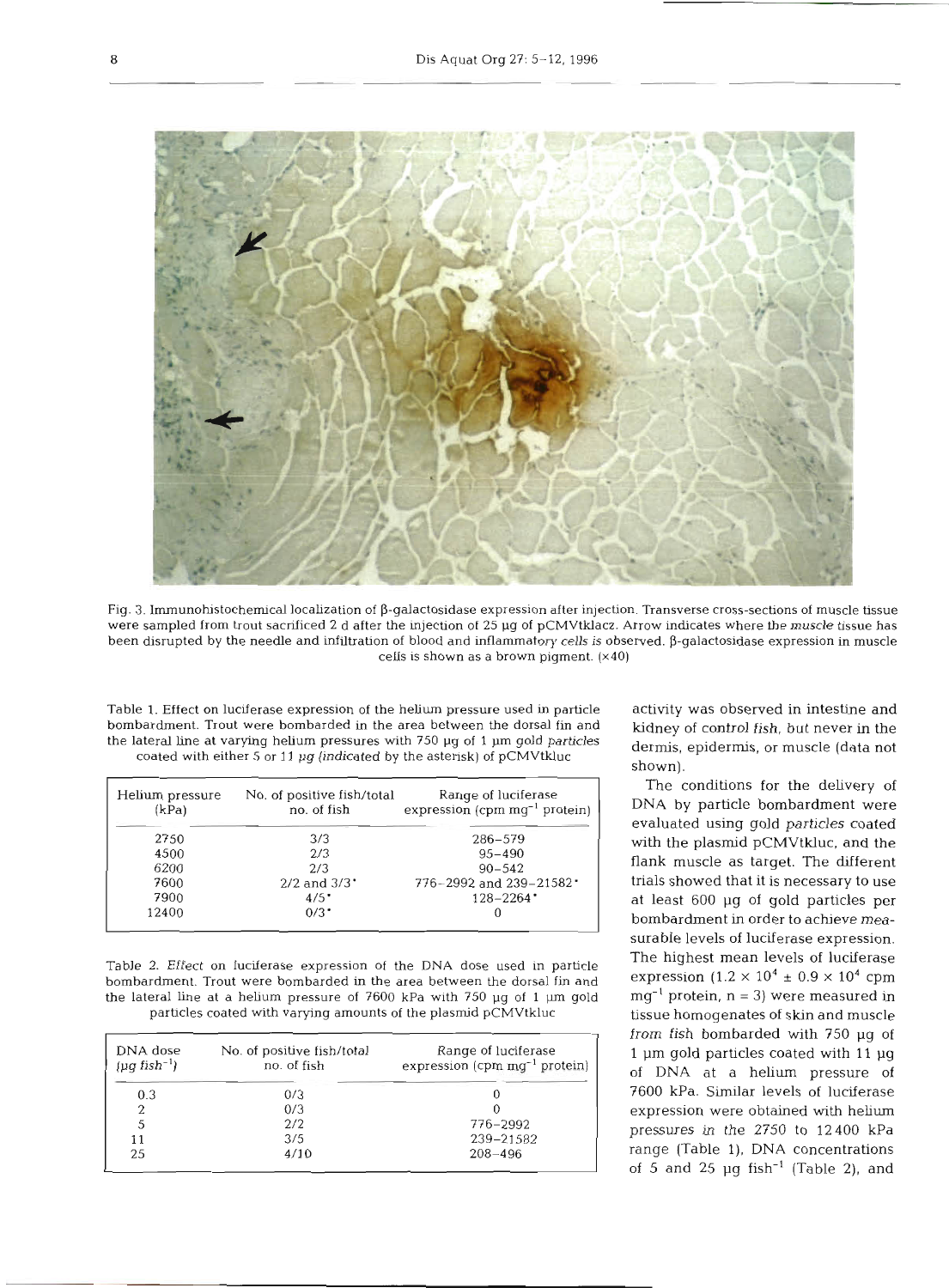to  $2.1 \times 10^4$  cpm mg<sup>-1</sup> protein). The levels of luciferase expression observed after in vivo transfection by particle bombardment were significantly lower  $(t$ -test,  $p < 0.02$ ) than the levels obtained after direct injection. Moreover, only 59% ( $n = 27$ ) of the bombarded fish showed increased levels of lucifer-

ase activity, while high levels of luciferase activity<br>were observed in  $100\%$  (n = 25) of the injected fish.

The striking differences observed in the effici of in vivo transfection between injection and parti bombardment may result in part from the natural rier to particle penetration formed by the scales. Visual<br>  $\begin{array}{ccc}\n & \text{or} & \text{if} \\
 \text{if} & \text{if} & \text{if} \\
 & \text{if} & \text{if} \\
 & \text{if} & \text{if} \\
 & \text{if} & \text{if} \\
 & \text{if} & \text{if} \\
 & \text{if} & \text{if} \\
 & \text{if} & \text{if} \\
 & \text{if} & \text{if} \\
 & \text{if} & \text{if} \\
 & \text{if} & \text{if} \\
 & \text{if$ 

Fig. 4. Effect of tissue target in luciferase expression after particle bombardment. Mean  $(\pm SE)$  luciferase expression in the eye and different regions of the flank muscle. Trout were sacrificed 2 d after bombardment with 750 µg of 1 µm gold

particle sizes of 1, 1.6 and 2.2  $\mu$ m Table 3. Effect on luciferase expression of the size of the particles used for the (Table 3). Overall, luciferase levels bombardments. Trout were bombarded in the area between the dor were highly variable (ranging from 64 the lateral line at a helium pressure of 7900 kPa with 750 µg of gold particles<br>of various sizes coated with 11 µg fish<sup>-1</sup> of pCMVtkluc

| Particle size<br>${\mu}$ m | No. of positive fish/total<br>no. of fish | Range of luciferase<br>expression (cpm $mg^{-1}$ protein) |
|----------------------------|-------------------------------------------|-----------------------------------------------------------|
| 1.0                        | 4/5                                       | $128 - 2264$                                              |
| 1.6                        | 3/4                                       | $64 - 1860$                                               |
| 2.2                        | 3/5                                       | $170 - 616$                                               |





Fig. 5. Immunohistochemical localization of  $\beta$ -galactosidase expression after particle bombardment. Tissue sections were prepared from trout sacrificed 2 d after the bombardment. Trout were bombarded in the area between the dorsal fin and the lateral line at a helium pressure of 7600 kPa with 750 µq of 1 µm gold particles coated with 11 µq of pCMVtklacz.  $\beta$ -galactosidase expression is observed in the path of particle penetration in epidermal (E), dermal (D), and muscle cells (M). S: scales. (x100)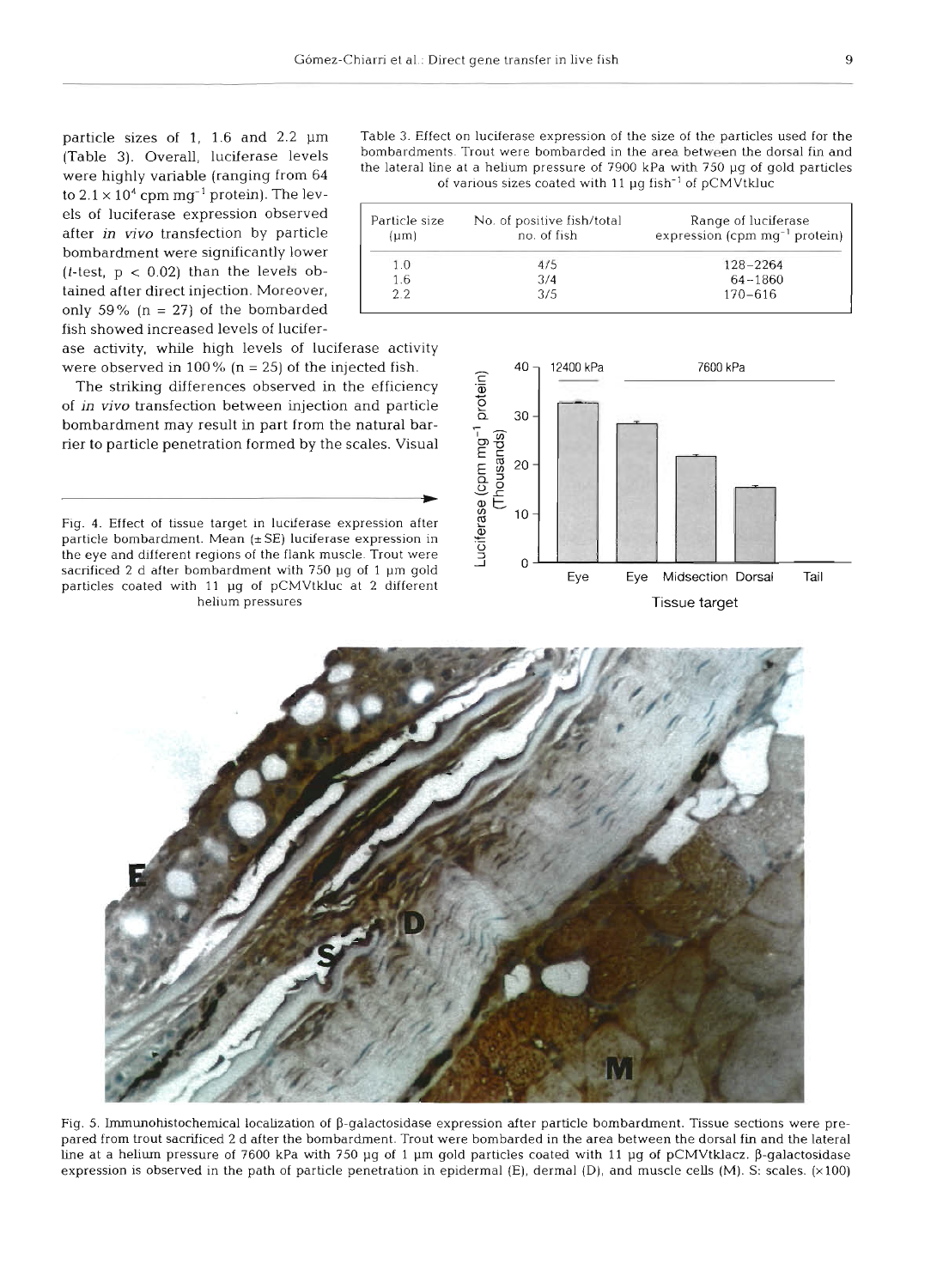examination of the skin of the trout after bombardment revealed that most of the gold particles remained on the surface of the scales and were washed off afterwards. In order to test other tissue targets for particle bombardment, trout were bombarded in the following sites: eye, gills, midsection of the body, further down in the flank between the dorsal fin and the lateral line, and close to the tail (Fig. 4). Although still variable, the best results were obtained with the eye as target (83% of fish positive,  $n = 6$ , versus 59% of fish positive when bombarded in the flank muscle). The levels of luciferase expression observed in the eye were not statistically different from the levels observed in the flank muscle. No luciferase expression was observed in the gills (data not shown).

Immunohistochemical analysis of samples from trout bombarded with the plasmid pCMVtklacz was performed in order to evaluate the type and location of the cclls expressing the reporter gene after particle bombardment. Trout bombarded in the flank with 1 pm gold particles at helium pressures up to 12400 kPa showed  $\beta$ -galactosidase expression in cells located in the epidermis and dermis of the bombarded area, as well as in a small percentage of muscle cells in the path of the particles (Fig. *5).* This observation suggests that particle penetration may be slowed down, or even blocked, by the scales of the trout. However, a small percentage of cells located deeper in the muscle tissue also showed  $\beta$ -galactosidase expression, indicating that some particles penetrate deep beyond the dermis (data not shown).

## **DISCUSSION**

We have determined here the optimal conditions for the physical delivery of DNA into the tissue of live trout by direct injection and particle bombardment. Techniques for the physical delivery of DNA have proven to be very attractive because a variety of vectors can be introduced into the tissue of live animals with ease and speed, involving little more than the construction of an appropriate expression plasmid. Both direct injection and particle bombardment have been previously used in genetic immunization studies for the delivery of plasmid vectors that contain genes coding for antigenic proteins (Tang et al. 1992, Cox et al. 1993, Fynan et al. 1993, Ulmer et al. 1993, Wang et al. 1993, Raz et al. 1994, Sedegah et al. 1994, Barry et al. 1995, Manickan et al. 1995). In direct injection, substantial quantities of DNA are introduced into the muscle tissue to achieve vector uptake and antigen expression (Benvenisty & Reshef 1986, Wolff et al. 1990, 1992). Although injection is a simple and rapid method of gene delivery, most of the DNA does not reach the

target cells and may be degraded in the extracellular space. On the other hand, particle bombardment has been previously shown to result in the direct intracellular delivery of a DNA-coated microparticle into the target cell (Hansen et al. 1991, Eisenbraun et al. 1993, Sanford 1993).

The results presented here indicate that these 2 gene transfer techniques are suitable methods of gene delivery into selected tissues of fish. We have observed prolonged levels of gene expression in the muscle of trout after injection of DNA and in the skin after particle bombardment of DNA-coated gold particles. The continued expression of the antigen by the trout cells may result in a longer-lasting immune response than that obtained by protein or recombinant vaccines.

We have observed here that injection is rapid, simple, reproducible, and results in significantly higher levels of gene expression than when using particle bombardment. On the other hand, the hand-held gene gun has the advantage that many tissues that can not be transfected in vivo by direct injection can be selectively accessed by the gold particles by adjusting the conditions of the bombardment. Moreover, the amount of DNA necessary to achieve gene expression is smaller in the case of particle bombardment. Similar results have been reported for rats and mice (Eisenbraun et al. 1993, Fynan et al. 1993, Raz et al. 1994).

The substantial differences in the levels of expression that we observed after injection or particle bombardment may result from the fact that most of the bombarded microparticles remain on the scales and do not penetrate into the muscle tissue. Therefore, while reporter gene expression was mostly observed in muscle cells after injection, cells from the epidermis and dermis were the main target of the DNAcoated gold microprojectiles in particle bombardment. Previous experiments have demonstrated that muscle cells are unique among mammalian cells types in their capacity to take up and express free DNA (Wolff et al. 1990, Acsadi et al. 1991), and trout muscle cells seem to share this ability. However, the efficacy of different routes of genetic immunization not only depends on the efficiency of the transfection, but also on the efficiency with which transfected cells present proteins to the immune system. In this respect, the most efficient DNA-based immunization against the influenza virus in mice has been achieved by using particle bombardment of the epidermis (Fynan et al. 1993). This probably results from the fact that the skin, as one of the first sites that encounter most foreign antigens, contains all immunological components necessary for the induction of humoral and cellular immune responses. Therefore, the superior properties of the cells in the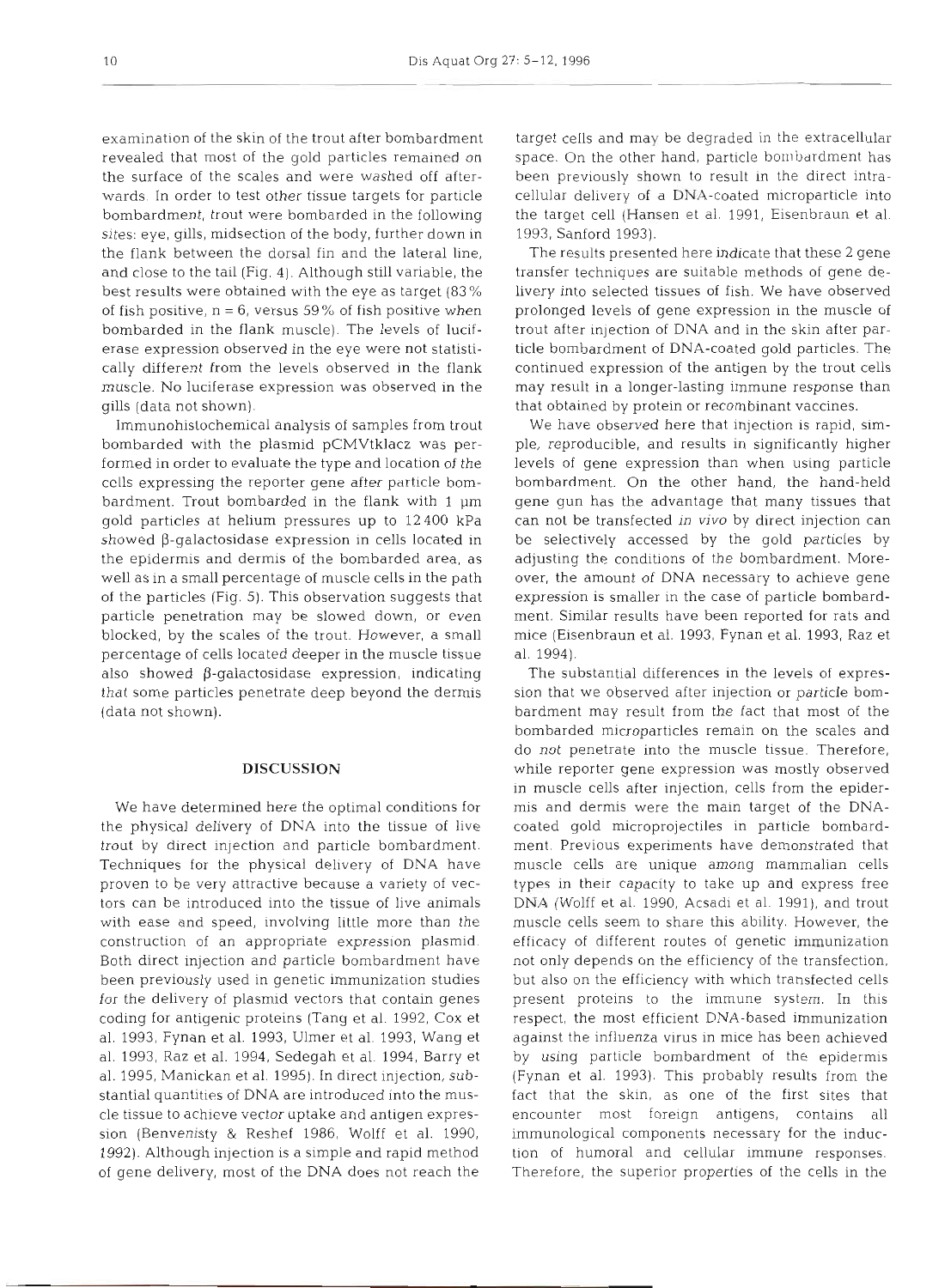dermis and epidermis with regard to antigen presentation and recognition may compensate for the lower transfection efficiency. Finally, we have observed that the eye showed a higher reproducibility in plasmid uptake and expression after particle bombardment. However, it is known that in mammals the eye is an immunologically 'privileged' site in which the inflammatory response is suppressed (for review, see Streilein et al. 1992). The lack of an immune response in the eye against the expressed antigen of the fish could make this site a poor choice of target for DNAbased immunization.

In order to develop DNA-based vaccines for 2 serious bacterial diseases that affect salmonids, bacterial

kidney disease and furunculosis, we have constructed expression vectors containing the CMV promoter coupled to the genes coding for p57, the 57 kD extracellular protein from *Renibacterium salmoninarum*  (Chien et al. 1992) and for a serine protease from Aeromonas salmonicida (Whitby et al. 1992). We are currently using both injection and particle bombardment to introduce these vectors into different tissues in the trout. We are studying the effects of the method of gene delivery and the site of transfection on the immune response against these expressed bacterial antigens. DNA-based immunization may prove to be very valuable for the design of safe and economic vaccines for bacterial diseases in fish.

## **ADDENDUM**

While this paper was in press, we had access to a new prototype gene gun from BioRad, the Helios Gene Gun System. Similarly to the previous hand-held prototype, the Helios Gene Gun employs a high velocity stream of helium to accelerate gold particles coated with DNA to velocities sufficient to penetrate cells in vivo. However, there are several important modifications to the system that makes it more user-friendly and efficient. We report here the results from experiments in which the transformation efficiency of both prototypes was compared.

was coated onto the inner wall of Tefzel tubing using the Tubing Prep Unit (Bio-Rad). The tublng was then cut into 1.3 cm length cartridges Up to 12 cartridges were inserted into the cartridge holder ot the Helium Gene Gun in order to perform repetitive particle bombardments. The helium discharge was Initiated by pressing the trigger buttons which activated the main valve. The gold particles were pulled from the inside surface of the cartridge by the helium stream and were delivered to the tissue target.

Results and discussion. The results from the comparison between the 2 Gene Gun<br>prototypes are shown in Tables 4 & 5. Simitem (new gun) seems to be more effective that the old gene gun, in the sense that lower pressures and significantly less DNA are necessary to transform cells in  $100\%$  of the fish. We have observed that the new system is more user-friendly and reliable than the old one. The coating protocol provides up to 50 DNA-coated tubes in a single preparation, while the cartridge system and the hand-held gun design allow for the fast transformation of any target accessible to the barrel.

Methods. Plasmid DNA was precipitated Table 4. Comparison between the 2 prototypes of Gene Gun (new and old).<br>
onto the gold particles following a modifi-<br>
Effect on luciferase expression of the helium pressure used in par onto the gold particles following a modifi-<br>
Effect on luciferase expression of the helium pressure used in particle bombard-<br>

Effect on luciferase expression of the helium pressure used in particle bombarded in the area cation of the CaCl<sub>2</sub> protocol (Sanford 1993) ment. Trout were bombarded in the area between the dorsal fin and the lateral and the manufacturer's instructions. The line at varying helium pressures with 750 ug of 1 um gold and the manufacturer's instructions. The line at varying helium pressures with 750 pg of 1 µm gold particles coated with suspension of DNA-coated gold particles  $\frac{5 \text{ uq of C} \text{M}}{t}$  and 5 ug of pCMVtklacz 5 µg of pCMVtkluc and 5 µg of pCMVtklacz

| Helium pressure<br>(kPa) | No. of positive fish/<br>total no. of fish | Range of luciferase<br>expression (cpm mg <sup>-1</sup> protein) |
|--------------------------|--------------------------------------------|------------------------------------------------------------------|
| 690 (new)                | 3/3                                        | 1348-4805                                                        |
| $1375$ (new)             | 3/3                                        | $567 - 7358$                                                     |
| $2050$ (new)             | 3/3                                        | $3341 - 52527$                                                   |
| 2750 (new)               | 2/3                                        | 2360-5064                                                        |
| 3450 (new)               | 0/3                                        | $\cup$                                                           |
| $4125$ (new)             | 0/3                                        | $\theta$                                                         |
| $2750$ (old)             | 1/3                                        | 947                                                              |
| 7600 (old)               | 0.3                                        | $^{(1)}$                                                         |

Table 5. Comparison between the 2 prototypes of Gene Gun (new and old). lar levels of luclferase expression in skin Effect on luciferase expression of the DNA dose used in particle bombardment. and the first layers of muscle were obtained Trout were bombarded in the area between the dorsal fin and the lateral line at after bombardment with either of the 2 a helium pressure of either 2050 (new gun) or 7600 (old gun) kPa, with 750 pg of guns. However, the Helios Gene Gun Sys- 1 pm gold particles coated with the plasmid pCMVtkluc

| DNA dose<br>$(\mu q \text{ fish}^{-1})$ | No. of positive fish/<br>total no. of fish | Range of luciferase<br>expression (cpm mg <sup>-1</sup> protein) |
|-----------------------------------------|--------------------------------------------|------------------------------------------------------------------|
| $0.10$ (new)                            | 4/5                                        | $1340 - 4150$                                                    |
| $0.25$ (new)                            | 3/5                                        | 1182-8828                                                        |
| $0.50$ (new)                            | 3/3                                        | 1107-7312                                                        |
| $1.00$ (new)                            | 3/3                                        | 2255-9126                                                        |
| $2.50$ (new)                            | 2/2                                        | $126 - 1927$                                                     |
| $0.50$ (old)                            | 1/3                                        | 2046                                                             |
| $2.50$ (old)                            | 2/3                                        | 1952-4141                                                        |